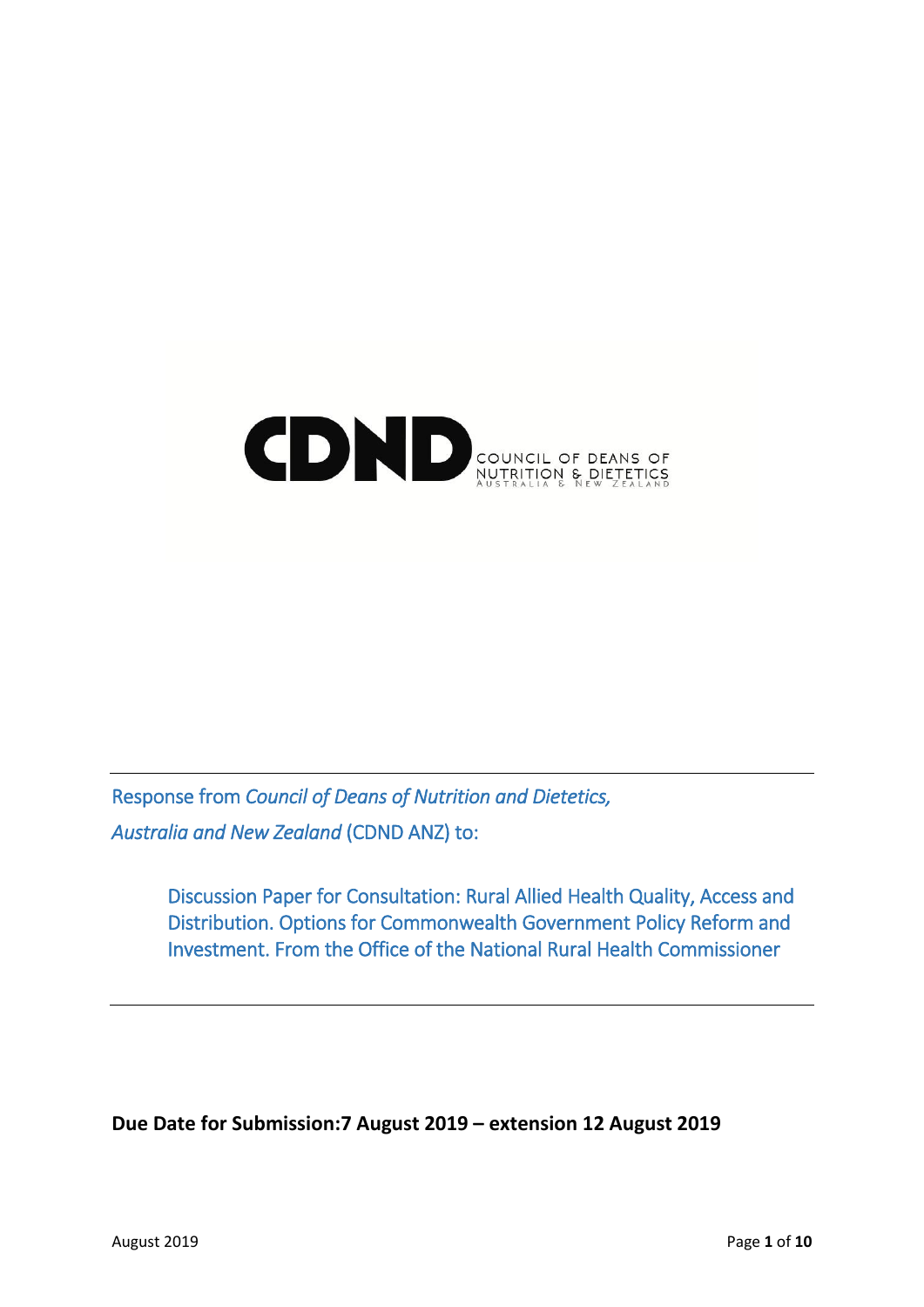# Background to Council of Deans of Nutrition and Dietetics, Australia and New Zealand (CDND, ANZ)

CDND ANZ was established in 2015 with representation from all Universities currently offering qualifications in Nutrition and Dietetics across Australia and New Zealand that are recognised for dietetics practice by the Dietitians Association of Australia or the Dietitians Board New Zealand. The CDND ANZ aims to provide a forum for discussion, feedback, consultation and advocacy on issues relevant to nutrition and dietetics in Australia and New Zealand, independent of the Dietitians Association of Australia, Universities Australia, Dietitians Board New Zealand, Dietitians New Zealand and Universities New Zealand. The Terms of Reference of the CDND ANZ include providing advice and advocacy on standards required for the teaching, research and practice of Nutrition and Dietetics in Australia and New Zealand.

# Universities represented by the CDND ANZ and academic members and contributors to this response:

| <b>Bond University</b>              | <b>AUS</b> | Professor Liz Isenring                  |
|-------------------------------------|------------|-----------------------------------------|
| <b>Curtin University</b>            | <b>AUS</b> | Professor Deb Kerr                      |
| Deakin University                   | <b>AUS</b> | Professor Sarah McNaughton              |
| <b>Edith Cowen University</b>       | <b>AUS</b> | Associate Professor Philippa Lyons-Wall |
| <b>Flinders University</b>          | <b>AUS</b> | Associate Professor Rebecca Golley      |
| <b>Griffith University</b>          | <b>AUS</b> | Professor Lauren Williams               |
| La Trobe University                 | <b>AUS</b> | Associate Professor George Moschonis    |
| <b>Massey University</b>            | NZ         | Associate Professor Rozanne Kruger      |
| Monash University                   | <b>AUS</b> | Professor Helen Truby                   |
| Queensland University of Technology | <b>AUS</b> | Professor Danielle Gallegos             |
| The University of Auckland          | NZ         | Associate Professor Clare Wall          |
| The University of Newcastle         | <b>AUS</b> | <b>Professor Clare Collins</b>          |
| The University of Queensland        | <b>AUS</b> | Dr Michael Leveritt                     |
| The University of Sydney            | <b>AUS</b> | Professor Margaret Allman-Farinelli     |
| University of Canberra              | <b>AUS</b> | Professor Shawn Somerset                |
| University of Otago                 | NZ         | Dr Sue MacDonell                        |
| University of the Sunshine Coast    | <b>AUS</b> | Professor Fiona Pelly                   |
| University of Wollongong            | <b>AUS</b> | Professor Eleanor Beck                  |

This response was prepared on behalf of the Council of Deans of Nutrition and Dietetics by Dr Rachel Boak (Strategic Projects Manager for the CDND), Professor Danielle Gallegos (Chair CDND), and Professor Eleanor Beck.

# The CDND ANZ also acknowledges input from:

CDND gratefully acknowledges the input of Adjunct Associate Professor Julie Hulcombe who provided valuable background and context on rural allied health.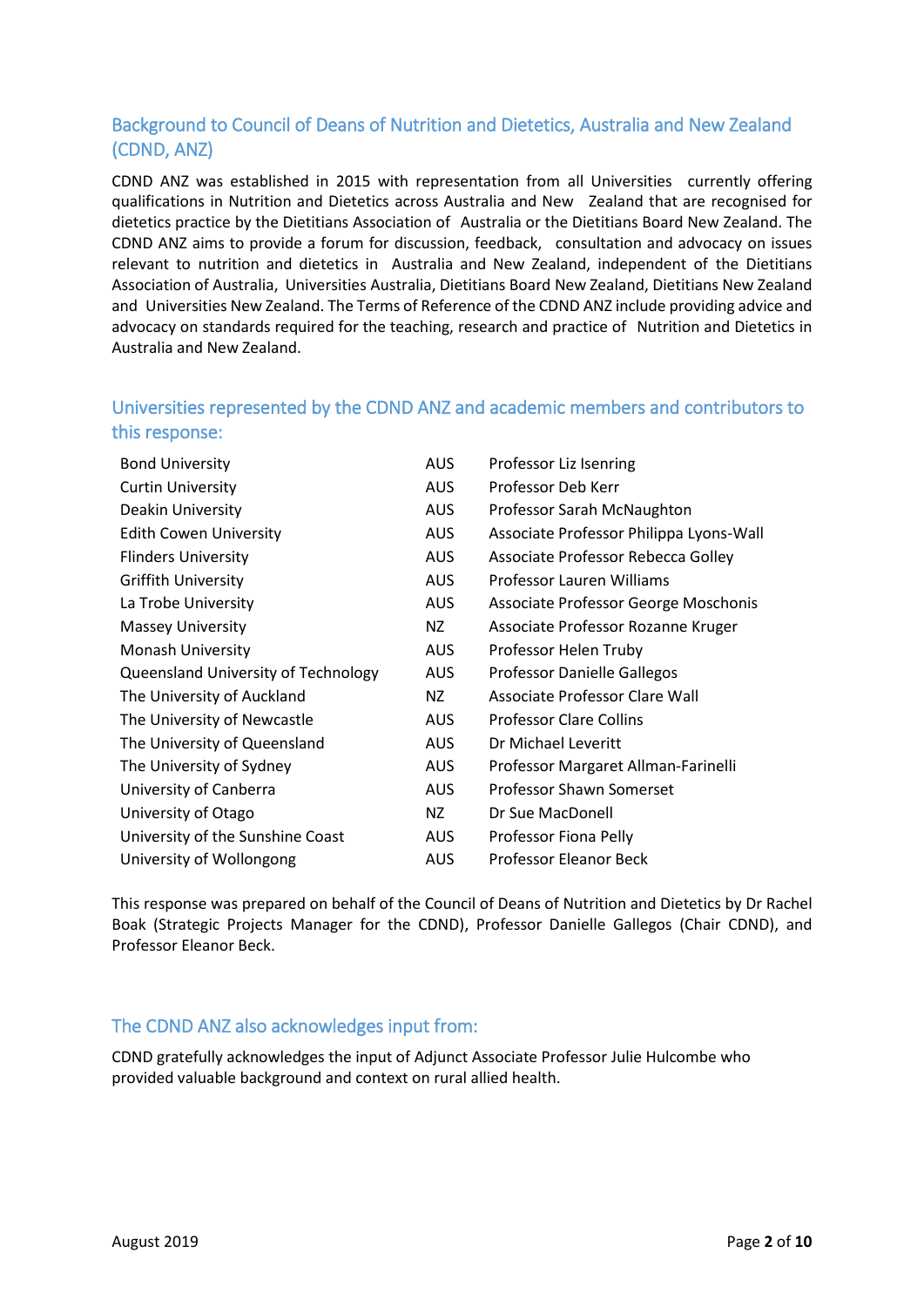# CDND ANZ Contacts:

| <b>CDND ANZ, Chair</b>                      | AU' |
|---------------------------------------------|-----|
| Queensland University of Technology         |     |
| <b>CDND ANZ, Deputy Chair</b>               | AU: |
| University of Wollongong                    |     |
| <b>CDND ANZ, Strategic Projects Manager</b> |     |
| Council of Deans of Nutrition and           |     |
| Dietetics, Australia and New Zealand        |     |
|                                             |     |

S Professor Danielle Gallegos [danielle.gallegos@qut.edu.au](mailto:danielle.gallegos@qut.edu.au) S Professor Eleanor Beck [Eleanor.beck@uow.edu.au](mailto:Eleanor.beck@uow.edu.au) Dr Rachel Boak [Rachel.boak@qut.edu.au](mailto:Rachel.boak@qut.edu.au)

## Response

Following is the response from the CDND ANZ to the '*Discussion Paper for Consultation: Rural Allied Health Quality, Access and Distribution Options for Commonwealth Government Policy Reform and Investment from the Office of the National Rural Health Commissioner*.'

## **1.1.a: If the Commonwealth were to appoint a Chief Allied Health Officer/Advisor, what would be their top priorities for improving rural allied health distribution, access and quality in the next five years?**

The Council of Deans of Nutrition and Dietetics (CDND) supports the appointment of a Chief Allied Health Officer/Advisor.

In relation to the education and training of allied health students the CDND advise the following top priorities for improving rural allied health distribution, access and quality in the next five years:

- Ensuring equitable access to Allied Health services in rural and regional areas, through:
	- o Providing leadership on cultural safety, ensuring culturally safe allied health services are provided
	- o Developing a vision for the evaluation and potential re-structuring of Allied Health evidence-based care and service-delivery models.
	- $\circ$  Suitable policy and appropriate systems/structures to support Allied Health staff and students on placements in rural and regional areas. This may include: securing adequate funding commensurate to that provided for medical and nursing students training in rural and regional areas; funding for travel, accommodation, and basic training salary.
	- o Increasing employment opportunities
	- o Increasing capacity for rural and regional placements for Allied Health students.
	- o Improving career structures to retain staff.
	- o Increasing access to quality continuing professional development, microcredentialing, and supervision for rural allied health. Evaluation of health funding models (including funding of Allied health, Medicine, Nursing and other services) to enable health services in a given geographical area to work collaboratively, rather than in a segmented fashion across disciplines, sectors (acute, primary care, prevention) or geographical areas.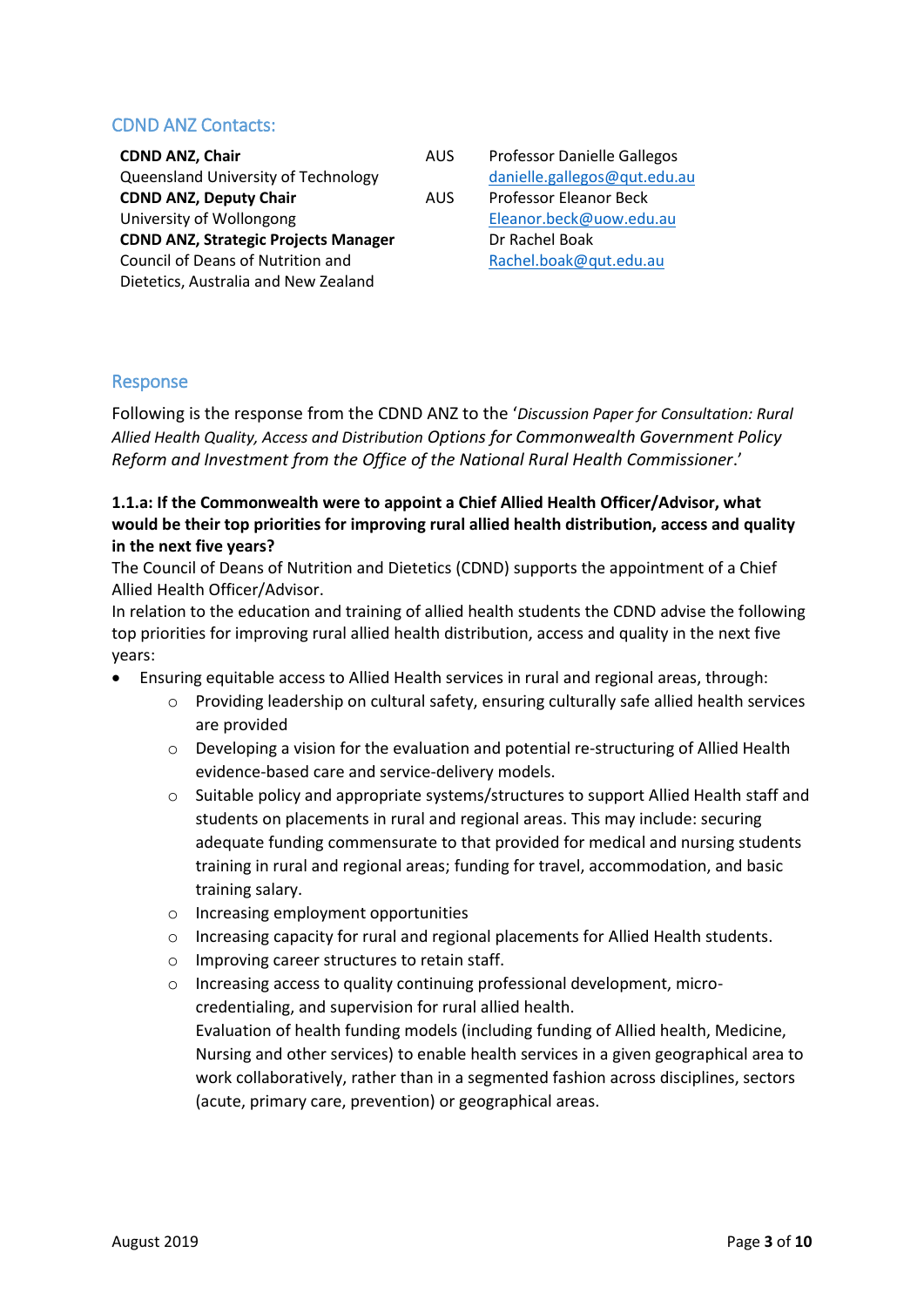## **Question 1.1.b: How could a Chief Allied Health Officer/Advisor (CAHO/A) position be structured to improve inter-sectoral collaboration?**

To improve intersectoral collaboration the CAHO/A position would need to have a governance structure that allowed input and accountability via a number of sources. These sources should include:

-Aboriginal and Torres Strait Islander leaders as well as continuing and deep consultation with Indigenous Allied Health Australia, the National Aboriginal and Torres Strait Islander Health Worker Association and National Aboriginal Community Controlled Health Organization.

-a Citizen Advisory Council –representing citizens living in rural, regional and remote areas and are users of healthcare services

-Allied Health Professional Associations

-Councils of Deans

Any governance structure would need to ensure strong input from Aboriginal and Torres Strait Island leaders.

### **Question 1.2.a: What would be the advantages and disadvantages of the above mentioned models for establishing a College?**

The Council of Deans of Nutrition and Dietetics does not currently believe that a college as proposed along the lines of the medical profession is feasible with a diversity of allied health profession and their accrediting bodies.

The advantages include:

- Consistent strategic approaches to the development and delivery of allied health services in rural and regional areas.
- Strategic use of funding to improve service delivery. For example offering funding for professional organisations like the Dietitians Association of Australia (DAA) or to Universities to provide professional development; micro-credentialing; practical training; site visits face to face and onsite in rural areas.
- Co-ordination of education training and placement opportunities.

The disadvantages of a college

- There is a diversity of allied health training and placement needs that would require coordination. A single entity may not be able to meet all needs.
- Duplication of roles already performed by multiple other organisations. With increased resourcing these organisations would be able to perform the functions of a "college"
- Without adequate resourcing the college would not be able to meet its strategic vision
- A centralised approach in a major capital city may not be able to meet the needs of a rural and regional remit

## **Question 1.2.b: Which model or approach do you support for adopting a College? Please provide the details of the model and the reasons why.**

The model which includes "evolution of an existing organisation or association" so that existing networks, programs and infrastructure are used.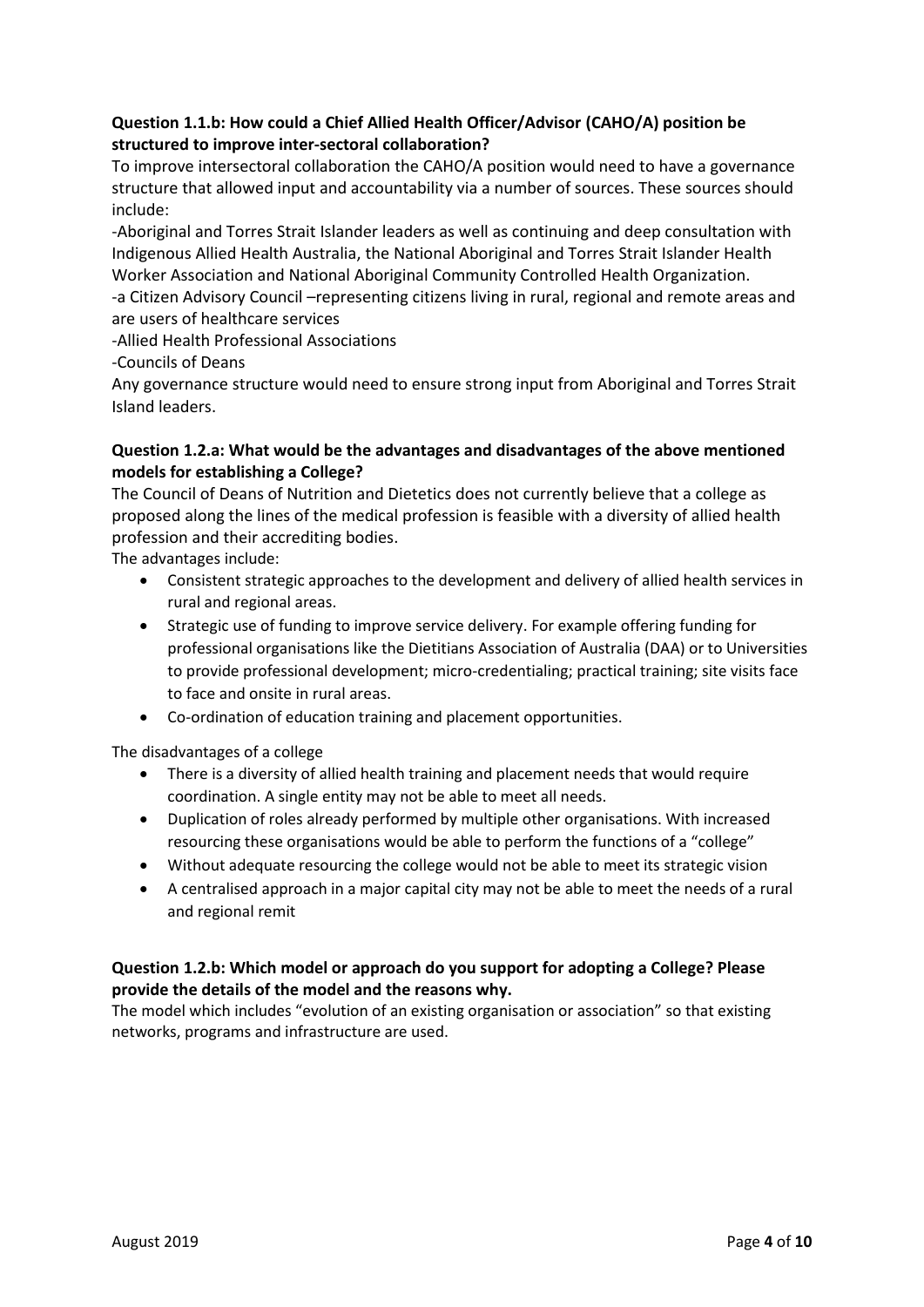# **Question 1.2.c: What performance indicators would determine the effectiveness of a College?**

The following are important performance indicators

- culturally safe service provision
- number of training opportunities and staff
- student and staff satisfaction with training and employment supervision available in health services
- retention / attraction of staff to rural and regional areas
- evidence-based and better service delivery models
- service delivery models which are: responsive; limit patient travel; minimise patient costs; allow for some allied health specialisation roles in rural and regional areas.

In relation to student dietetic placements, education and training, the following are suggested performance indicators:

- Establishment of recognised and valued rural practice training pathways which could provide accredited advanced professional development in rural skills (including specialist and generalist approaches).
- Increased student interest, value and participation in rural placement
- Meeting student needs for accommodation, travel, financial and education support

## **Question 1.3.a: What are the benefits and challenges of investing in a unique national rural allied health workforce dataset?**

Currently Accredited Practising Dietitians are self-regulated and outside APRA there is limited government data and under-recognised in workforce planning, especially with respect to the prevention and disability workforce. We strongly recommend that dietitians need to be a registered profession.

The benefits of investing include that it could:

- inform the development and delivery of micro-credentials and continuing professional development (CPD).
- further and more specifically inform training, education and competency needs to prepare students for the rural allied health workforce
- matching workforce numbers with health outcomes/needs in geographical areas
- Informing Allied Health workforce needs for both the disease **prevention** and the health **management** workforces and then the trajectory workforce.

The challenges of investing include:

- lack of registration and lack of clarity regarding how the titles "dietitian" and "nutritionist" are used. Specifically the current problems with the questions that the ABS uses in the census, to capture data on this workforce, need to be improved and informed by recognised professional credentialing bodies such as through the Dietitians Association of Australia.
- how to capture practitioners in dual roles and across multiple-sectors
- Keeping data updated given mobility of workforce and shifts in funding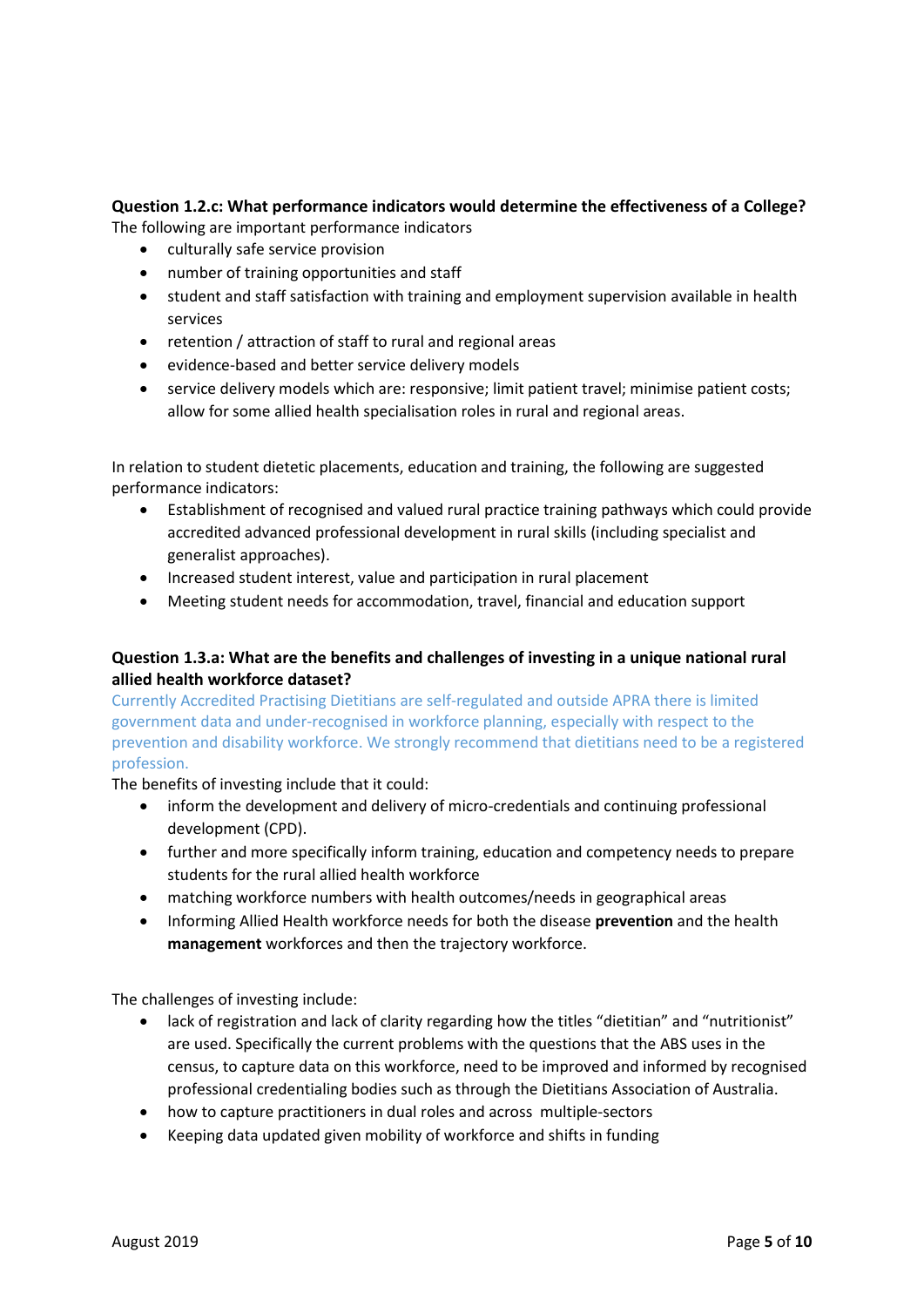## **Question 1.3.b: What existing rural allied health workforce datasets/structures could be used already as the basis for this national dataset?**

We are unaware of any existing dataset that is comprehensive enough to form the basis of decisionmaking in this area. We would encourage a process of scoping the available data on the dietetics and nutrition workforce –that would potentially involve a number of key stakeholders.

## **Question 2.1.a: What are appropriate target quotas for universities to select more rural origin students into allied health courses?**

There is inadequate data on workforce needs to be able to effectively establish a quota – which will be different for each profession – and should be informed by workforce needs in prevention and management and a commitment for job creation. Any quota established would still require students to meet the minimum entry requirements.

## **Question 2.1.c: Please describe other policy options within the Commonwealth's remit, which could achieve the same result in rural origin student admission rates.**

Employment structures or area-wide health service structures in rural and regional areas which support: student supervision; allied health professional employment commensurate with needs and experience ie not leaving new graduates in sole private or public positions; and career advancement options which enable allied health professionals to continue working in rural areas are all important policy factors to consider. IAHHs seem to offer promise in this area.

# **Question 2.2.a: Please describe alternate policy options within the Commonwealth's remit, which could achieve the same results in providing opportunities for rural and Aboriginal and Torres Strait Islander students to train as rural allied health professionals.**

In relation to Nutrition and Dietetics, these factors may be important:

- Promotion of opportunities in allied health
- Scholarships to support Aboriginal and Torres Strait Islander candidates for undergraduate feeder and masters qualification for professional qualifications.
- Education policy which supports Aboriginal and Torres Strait Islanders to access Science subjects at secondary school or bridging programs to enter University Science disciplines. Specifically, addressing barriers related to Aboriginal and Torres Strait Islander student access to taking science at secondary school is important, as secondary school science is needed to enter courses in dietetics and nutrition. For example, ensuring schools in rural communities have science laboratories or have access to a secondary school science program to train in laboratories.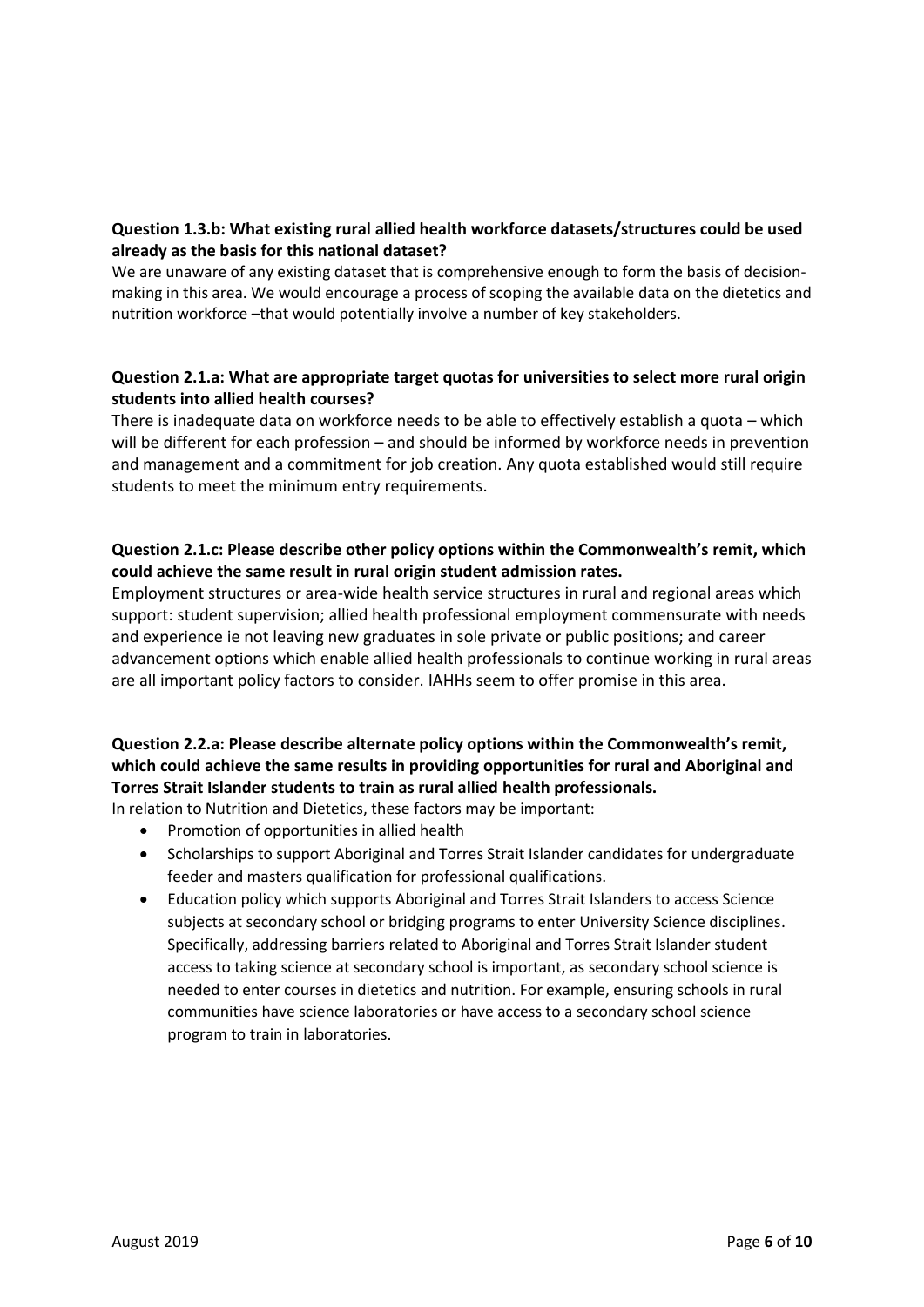## **Question 2.2.b: Please describe any regional, culturally safe and appropriate training and employment models, that could be scaled up and/or adapted to increase the Aboriginal and Torres Strait Islander allied health workforce.**

We are aware of a range of programs in this space but evaluation of effectiveness of these approaches is unclear. We would encourage a scoping study to identify and provide recommendations of the most appropriate programs.

Factors which are important include:

- Consulting with Aboriginal and Torres Strait Islander controlled health services.
- Conceptualisation of career structure for generalists as well as specialists
- Opportunities for advancement and leadership in an appropriate education framework.
- Recognised qualifications in nutrition for Aboriginal and Torres Strait Islander health workers.
- Career structure in rural and regional health services, in particular the CDND sees a place for building Aboriginal and Torres Strait Islander career pathways through nesting of qualification from Cert III through to higher degrees.

## **Question 3.1.a: What are the key strategies, considerations and feasible timeframes for provision of comprehensive allied health training in rural areas for: i) full year training? ii) full course training?**

• No comment

# **Question 3.1.b: What are the factors that would need to be considered to ensure the successful expansion of the John Flynn Program to include placement scholarships for rural allied health students?**

The John Flynn Program should be extended to allied health.

- To ensure that, like Doctors, Allied Health students also receive two weeks pay per year and are provided with accommodation or accommodation support. Placements to some regions of higher need, may require additional support or funding. For example, in Far North Queensland funding students to fly with practitioners to Cape and Torres Strait communities .
- Funding support for NGOs and Aboriginal controlled health agencies to offset their additional costs associated with taking students.
- For Nutrition and Dietetics an immersion approach may be more feasible that 2 weeks per year across the course of the degree. This would take into account that Dietetic student placements are undertaken in blocks ranging from 2 to 10 weeks across different practice contexts.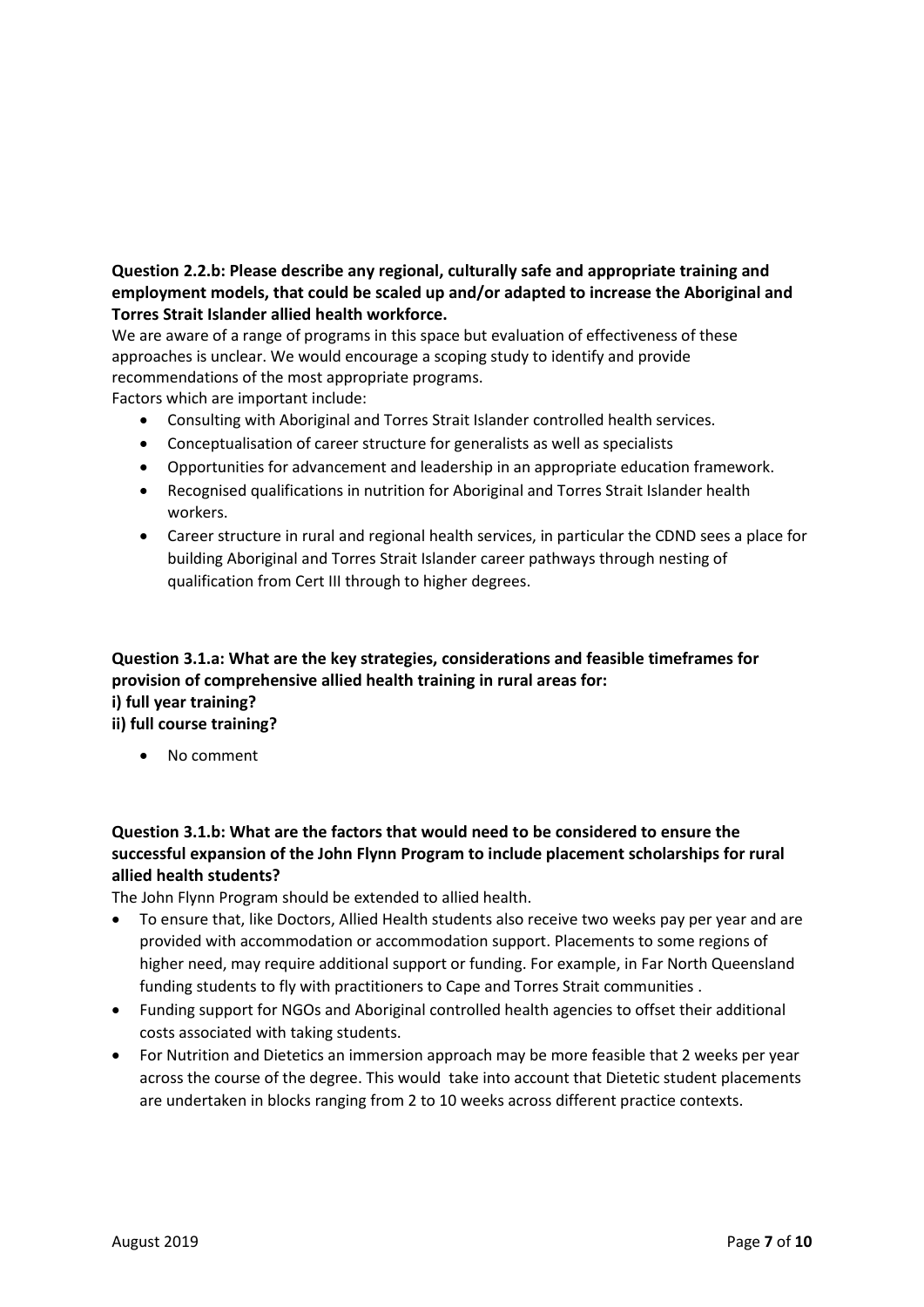**Question 3.1.c: Please describe other strategies within the remit of the Commonwealth that could be implemented to:** 

## **i) increase the number of allied health courses and training available in rural locations? ii) increase the number of allied health student rural placement opportunities?**

The Council of Deans of Nutrition and Dietetics is not supportive of increasing the number of programs to train nutrition and dietetic professionals Programs in rural areas struggle to attract appropriate staff and have difficulties sustaining quality.

The Council of Deans of Nutrition and Dietetics is supportive of providing micro-credentialing and CPD. This needs to be a mix of face to face and technology delivery. Grant funds to provide these include flying in experts in specialist areas.

Other strategies and points for consideration:

- Articulating a vision for how existing University Departments of Rural Health could be used to best support training allied health students for rural areas.
- An accreditation system for current post-qualification (rural and regional) allied health profession training programs could be created under the remit of the "college" or alternatively with appropriately structured and resourced UDRHs.
- Potential for all allied health professional training courses include rural health content.
- Integrating indigenous knowledge into university training courses

## **Question 3.2.a: What are the factors that would need to be considered to ensure the successful expansion and promotion of the Health Workforce Scholarship Program?** Unable to comment

# **Question 3.2.b: Please describe other policy options, within the Commonwealth's remit, which could achieve the same result in clearly articulating and promoting structured career opportunities.**

See previous responses

# **Question 3.2.c: What is an appropriate governance model for rural generalist training which also supports skills extension for existing qualified rural allied health workers?**

The Allied Health Rural Generalist Program serves as an appropriate example and potentially also as a governance model.

An accreditation system for courses run by Universities to ensure quality and standard training may also have value.

Similarly, as noted above, strategies and points for consideration include:

- Articulating a vision for how existing University Departments of Rural Health (UDRHs) could be used to best support training allied health students for rural areas. This would require reviewing the structure (away from a primarily biomedical model) and resourcing of the UDRHs.
- Competencies for dietetic professionals already adequately cover competencies for working in rural and regional contexts. However, there is scope for articulating advanced competencies and practice in this space. Integrating indigenous knowledge into university training courses
- Consider creating roles for Allied Health Professional clinical educators in UDRHs that are funded at the Commonwealth level.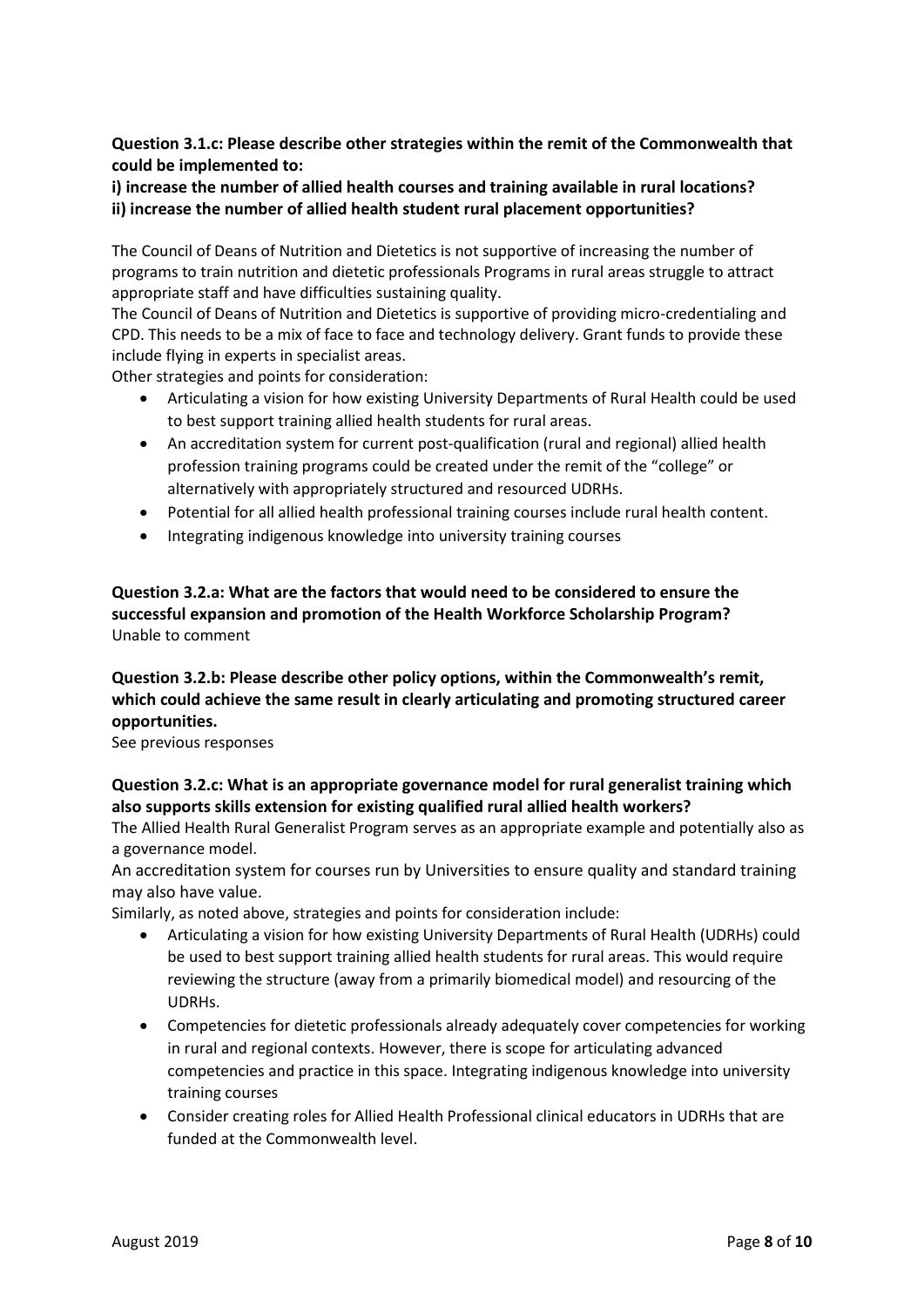## **Question 4.1.a: What are the factors that would need to be considered to support the development of IAHHs which service regional catchments of Australia?**

Integrated Allied Health Hubs (IAHHs) offer a lot of potential for the Allied Health workforce, student placements and citizen healthcare needs.

There is a role for University Departments of Rural Health to support IAHHs and co-locate with them either physically or virtually. This could help focus the funding already available in rural areas through UDRHs. It could also help focus research priorities; research outcomes; and the workforce, including professional development for allied health staff.

Linking IAHHs with existing networks such as Primary Health Networks will also be valuable.

# **Question 4.1.b: Please describe any examples of integrated and collaborative service models that could be scaled up and or adapted under the proposed IAHHs principles in this options paper.**

Unable to comment

## **Question 4.1.c: How could Government structure funding arrangements to allow the flexibility necessary for regions to manage funding in the way that suits the specific needs of their communities?**

Funding structures should be equitable and meet allied health training needs in rural areas and also meet disease prevention and health management needs.

### **Question 4.1.d: What kinds of Commonwealth support for allied health assistants could raise the capacity and effectiveness of rural allied health workforce?**

In prevention and in the management of chronic conditions we would encourage the development of Aboriginal Health workers to undertake nutrition-related activities. This however requires the development of nutrition specific qualifications, a career structure and ongoing support and mentoring.

**Question 4.2.a: Are there other funding channels that could be leveraged or influenced by the Commonwealth to achieve stable, integrated and coordinated allied health services?** Unable to comment

**Question 4.2.b: Of the options described above which would be most effective in creating viable rural markets? Please describe the reasons why.** Unable to comment

### **Question 5a: Please describe any existing telehealth models that could be adopted in rural areas to improve the access to and delivery of allied health services.**

Funding for technology and to improve accessibility to technology should be a key concern. Evaluation of whether health insurance and MBS funding needs to be extended to cover more dietetic services via telehealth - beyond the funding currently only available for MBS Eating Disorder items, is needed.

## **Question 5b: The difficulties in making changes to the MBS are recognised. In relation to Policy Area 5, are there alternative arrangements not involving MBS that could achieve the same outcomes?**

Both MBS and private health insurance funding arrangements should be evaluated here. However, consideration also needs to be given to ensure equity for rural, regional and remote patients to improve access to care.